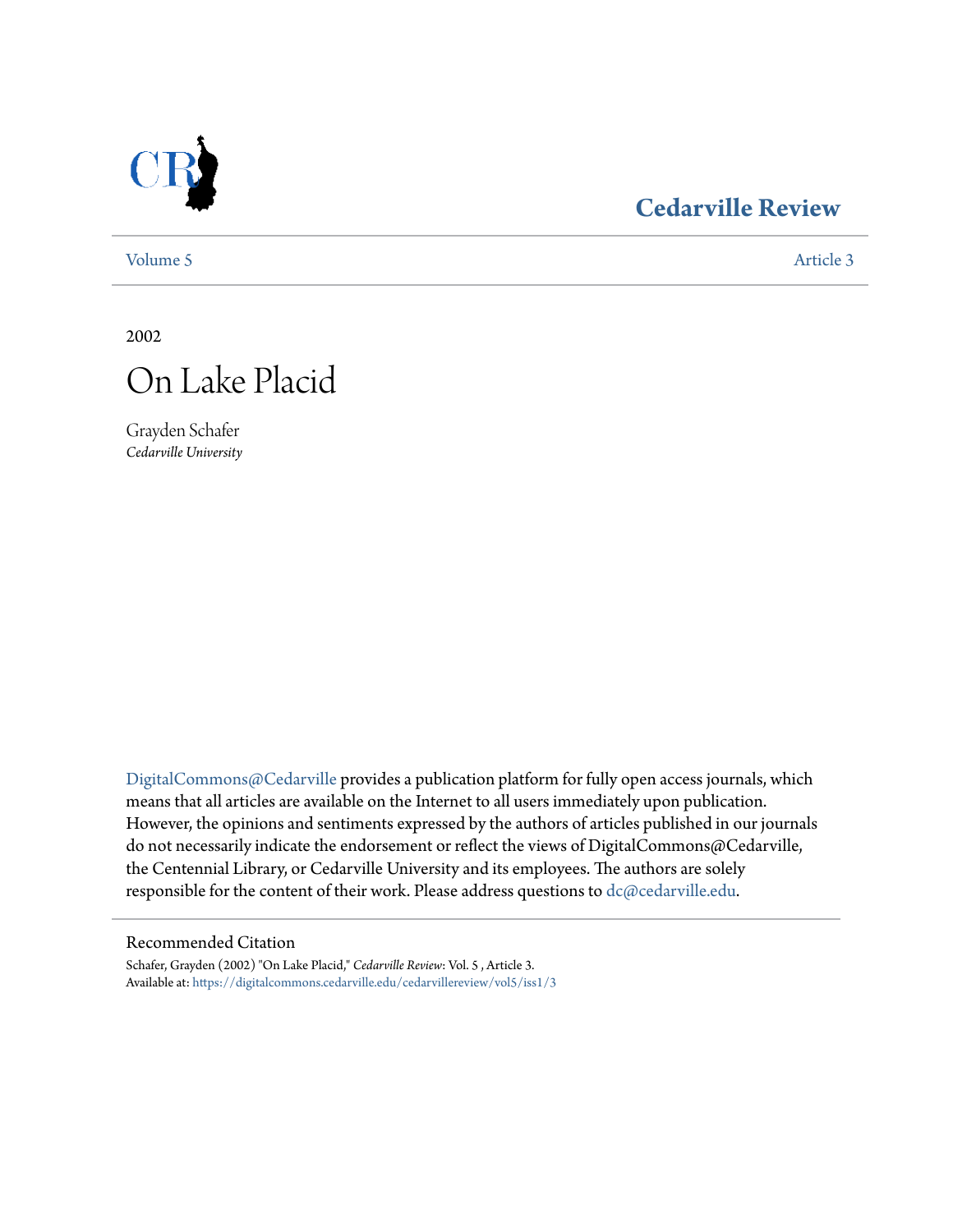# On Lake Placid

Browse the contents of [this issue](https://digitalcommons.cedarville.edu/cedarvillereview/vol5/iss1) of *Cedarville Review*.

#### **Creative Commons License**  $\bigcirc$   $\circ$

This work is licensed under a [Creative Commons Attribution-Noncommercial-No Derivative Works 4.0](http://creativecommons.org/licenses/by-nc-nd/4.0/) [License.](http://creativecommons.org/licenses/by-nc-nd/4.0/)

#### **About the Contributor (Optional)**

Grayden Schafer is a senior English major. Grayden is a senior who has enjoyed a variety of activities at Cedarville and, as his piece shows, he enjoys travel as well.

Follow this and additional works at: [https://digitalcommons.cedarville.edu/cedarvillereview](https://digitalcommons.cedarville.edu/cedarvillereview?utm_source=digitalcommons.cedarville.edu%2Fcedarvillereview%2Fvol5%2Fiss1%2F3&utm_medium=PDF&utm_campaign=PDFCoverPages)

Part of the <u>[Nonfiction Commons](http://network.bepress.com/hgg/discipline/1152?utm_source=digitalcommons.cedarville.edu%2Fcedarvillereview%2Fvol5%2Fiss1%2F3&utm_medium=PDF&utm_campaign=PDFCoverPages)</u>

This nonfiction is available in Cedarville Review: [https://digitalcommons.cedarville.edu/cedarvillereview/vol5/iss1/3](https://digitalcommons.cedarville.edu/cedarvillereview/vol5/iss1/3?utm_source=digitalcommons.cedarville.edu%2Fcedarvillereview%2Fvol5%2Fiss1%2F3&utm_medium=PDF&utm_campaign=PDFCoverPages)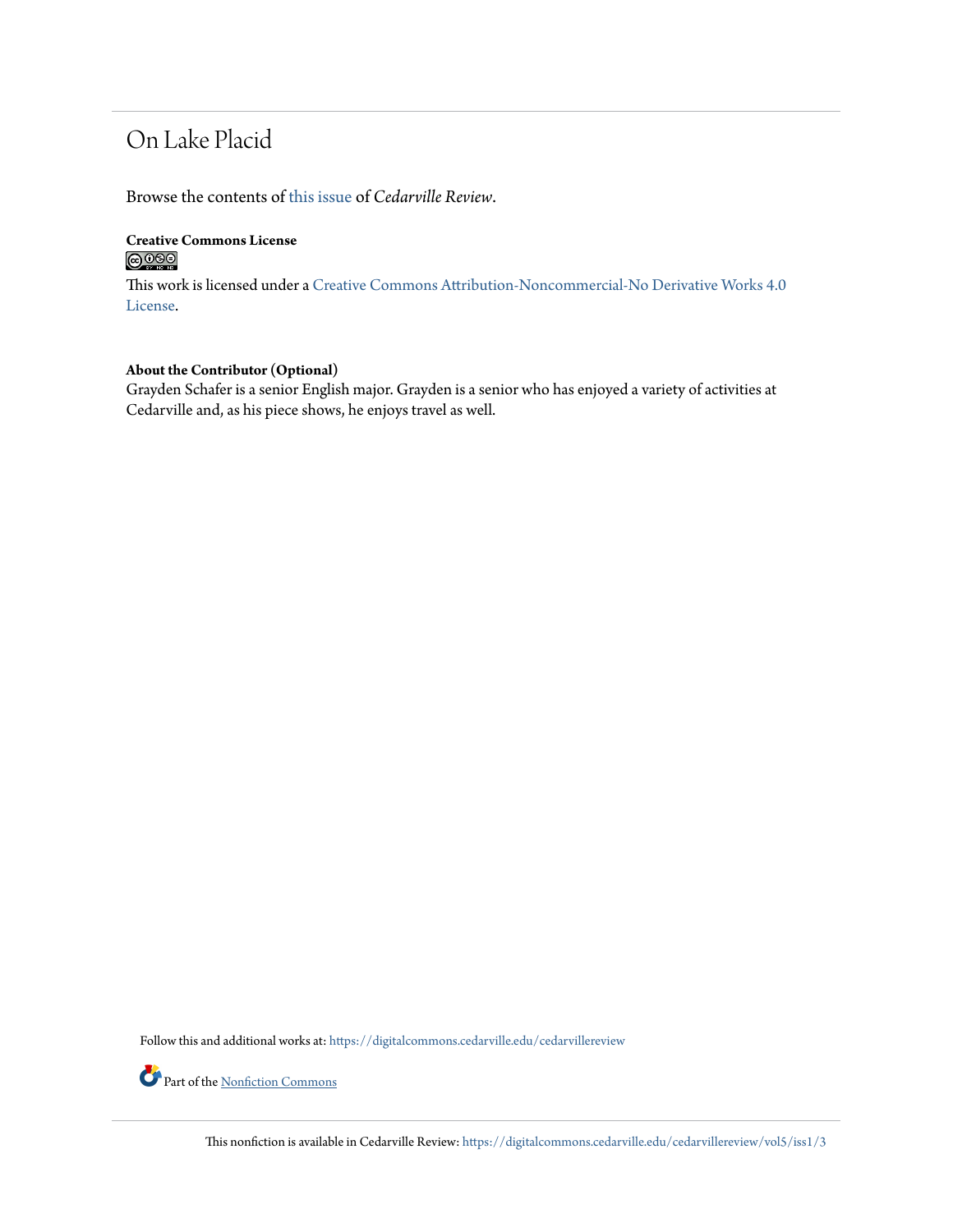### On Lake Placid Grayden Schafer

I can tell that the town is old merely from the smell. It is that old, familiar scent of weathered wood. The smell of long, hot summers and frigid, devastating winters seems to emanate off of the oak and birch buildings like steam rising off the nearby lake. And yet, there is a sense of dignity in that smell. It says that these buildings have seen the years pass and still survive. They still stand, a testimony to the respectable, durable quality of the town.

Lake Placid is certainly respectable and has proven its durability by surviving two Olympic gold rushes. It sits nestled high in the Adirondack Mountains, one of the few areas of New York where skyscrapers cannot be seen and the rough feel of grime does not invade. This breaks the mold of New York State. Travelers too often think only of NYC and do not recognize the farms, mountains, and rustic places that dot the state's landscape. Lake Placid proves that not all areas have been "citified," not all land has been industrialized. The town has hosted the Olympics twice, in 1939 and 1980. It has been, and continues to remain, the destination of countless legions of nature lovers, hikers, ice skaters, and outdoor enthusiasts. It is, in essence, the quintessential resort paradise—clean, pure, and invigorating.

Yet, this outdoor destination is not without certain mysteries. There are certain things about the town that seem too perfect, too quaint for me. For one thing, the town has not grown. It remains curiously tiny: a simple Main Street flanked by dime bookstores and Mom and Pop grocery stands. Sure, there is the occasional intrusion of a Howard Jolmsons or a Kroger, but the town basically remains true to its simple, rustic roots. Perhaps this simplicity explains my attraction to it. I enjoy life when it is uncluttered and uncommercialized, free from garishness and glitz. There will never be a Wal-Mart at Lake Placid; no McDonalds will invade its territory. The aesthetic value of the town would simply be destroyed.

Lake Placid life unfolds in this same, uncomplicated spirit. Days seem to luxuriously unravel, the sun takes its time to run its course, time travels at a different speed. The morning begins at dawn; folks rise with the robins and songbirds. Breakfast has already been cleared and children are already swimming by 8:30. Perhaps the lack of sound is the most apparent oddity of a stereotypical Lake Placid morning. It is quietpleasantly quiet, no frantic horns, no angry shouts, no traffic jams clogging Main Street. People instead walk to work, usually just a matter of a few blocks. The few cars that do pass on the road are driven with infinite care. There is no speed limit in Lake Placid, but it is uncommon for a car to go over thirty in the town proper. I have found that watches and speedometers hold little power at Lalce Placid, it doesn't matter where you're